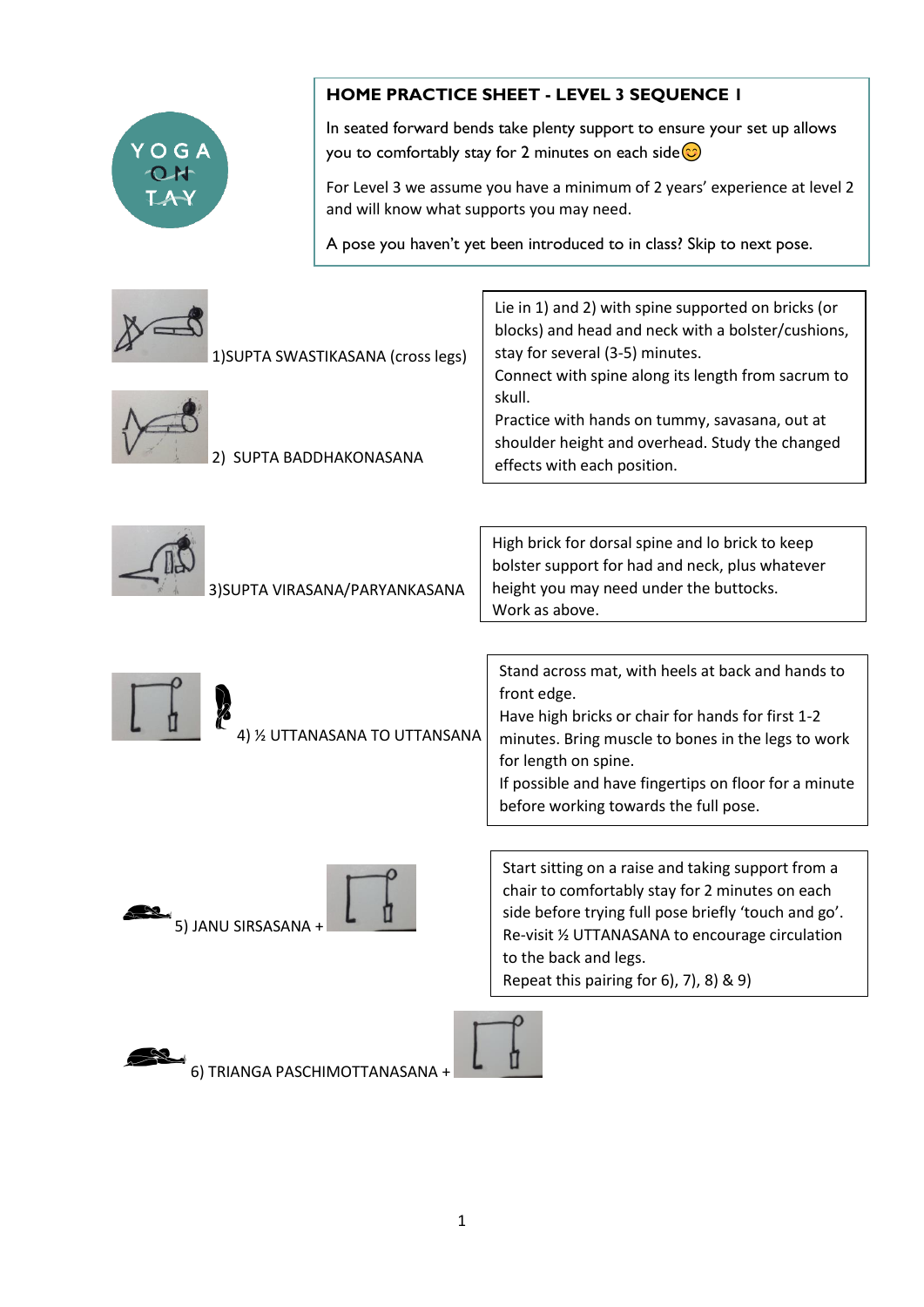

Start with feet apart and engage leg muscle to bone. Reach left hand under seat to chair leg by right foot. Extend right arm up & over like parsvakonasana towards chair back, you may require a belt to contact the chair back. Re-connect with spine, stretch on inhale and turn on exhale.









13) ADHO MUKHA VRKSASANA

Re-visit to see how this pose comes now. Keep spine extended and free. Keep head quiet.

Only practice 11), 12), 13) & 14) if you have been taught how to do so safely in class.

Only practice 11), 12), 13) & 14) if you have been taught how to do so safely in class.